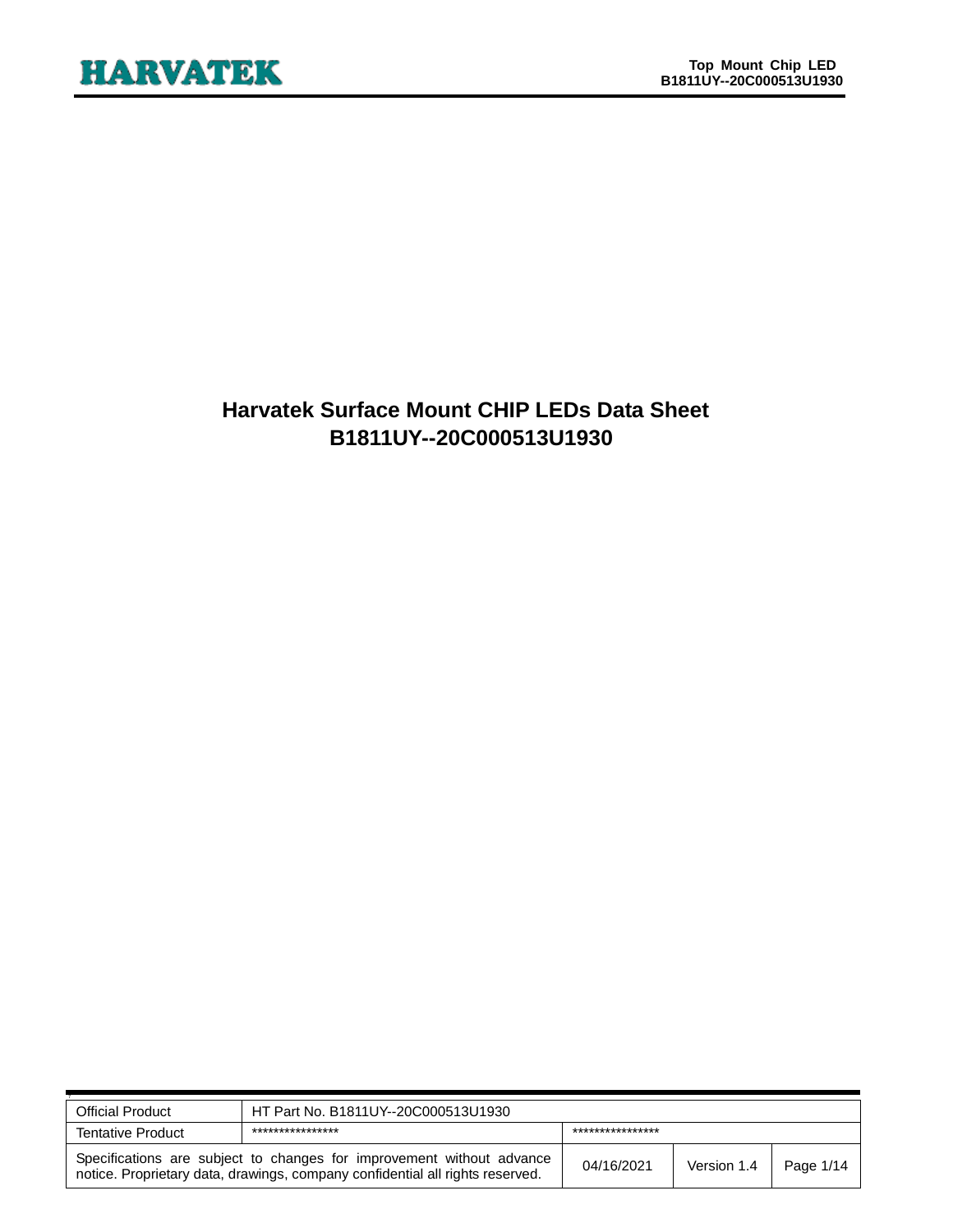| <b>PACKAGE OUTLINE DIMENSION AND RECOMMENDED SOLDERING PATTERN FOR REFLOW</b> |
|-------------------------------------------------------------------------------|
|                                                                               |
|                                                                               |
|                                                                               |
|                                                                               |
|                                                                               |
|                                                                               |
|                                                                               |
|                                                                               |
|                                                                               |
|                                                                               |
|                                                                               |
|                                                                               |
|                                                                               |
|                                                                               |
|                                                                               |
|                                                                               |

| <b>Official Product</b>                                                                                                                                | HT Part No. B1811UY--20C000513U1930 |                  |             |           |  |
|--------------------------------------------------------------------------------------------------------------------------------------------------------|-------------------------------------|------------------|-------------|-----------|--|
| <b>Tentative Product</b>                                                                                                                               | ****************                    | **************** |             |           |  |
| Specifications are subject to changes for improvement without advance<br>notice. Proprietary data, drawings, company confidential all rights reserved. |                                     | 04/16/2021       | Version 1.4 | Page 2/14 |  |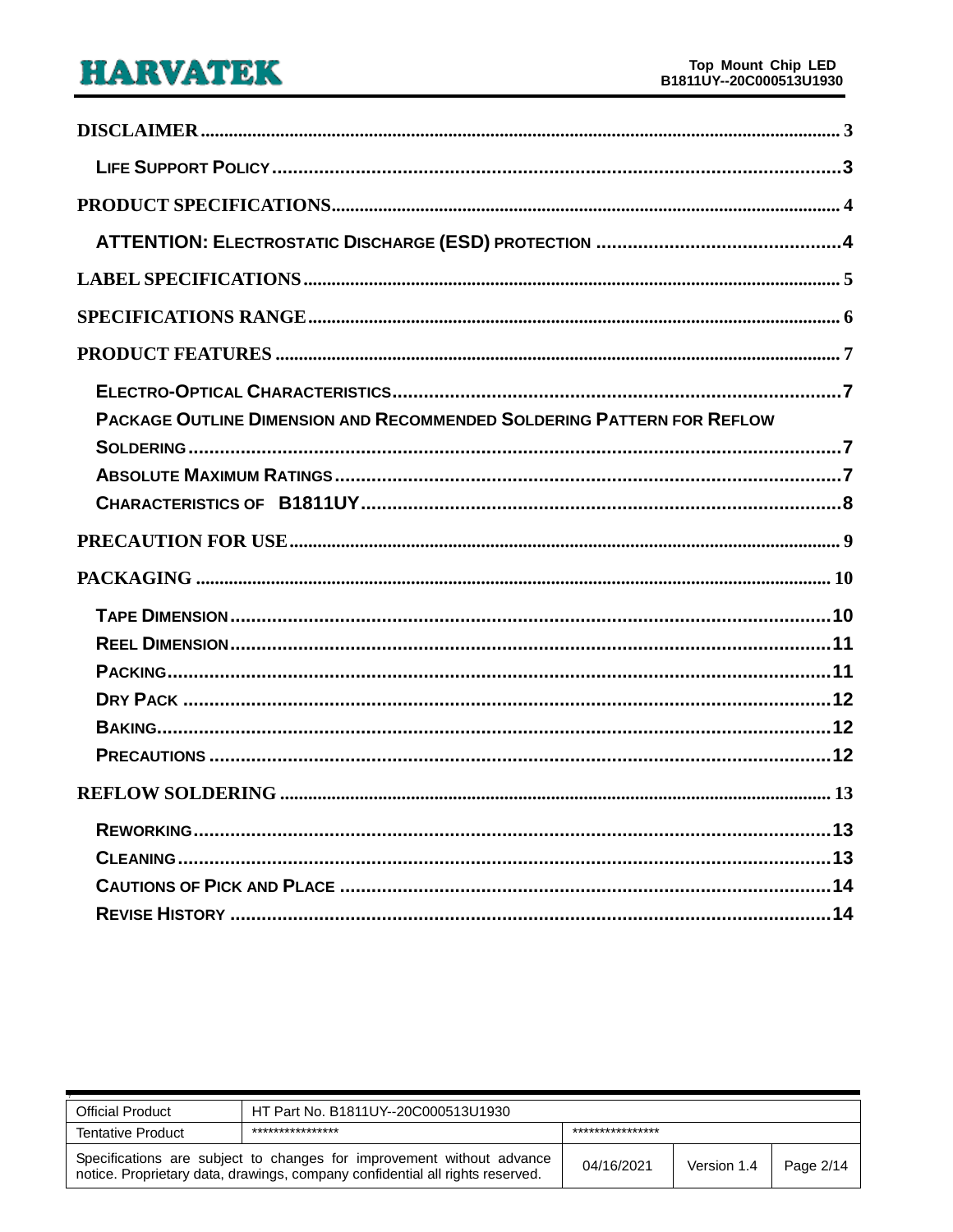## <span id="page-2-0"></span>**DISCLAIMER**

HARVATEK reserves the right to make changes without further notice to any products herein to improve reliability, function or design. HARVATEK does not assume any liability arising out of the application or use of any product or circuit described herein; neither does it convey any license under its patent rights, nor the rights of others.

# <span id="page-2-1"></span>**Life Support Policy**

HARVATEK's products are not authorized for use as critical components in life support devices or systems without the express written approval of the President of HARVATEK or HARVATEK INTERNATIONAL. As used herein:

1. Life support devices or systems are devices or systems which, (a) are intended for surgical implant into the body, or (b) support or sustain life, and (c) whose failure to perform when properly used in accordance with instructions for use provided in the labeling, can be reasonably expected to result in a significant injury of the user.

2. A critical component in any component of a life support device or system whose failure to perform can be reasonably expected to cause the failure of the life support device or system, or to affect its safety or effectiveness.

| <b>Official Product</b>  | HT Part No. B1811UY--20C000513U1930                                                                                                                    |            |             |           |  |
|--------------------------|--------------------------------------------------------------------------------------------------------------------------------------------------------|------------|-------------|-----------|--|
| <b>Tentative Product</b> | ****************<br>***************                                                                                                                    |            |             |           |  |
|                          | Specifications are subject to changes for improvement without advance<br>notice. Proprietary data, drawings, company confidential all rights reserved. | 04/16/2021 | Version 1.4 | Page 3/14 |  |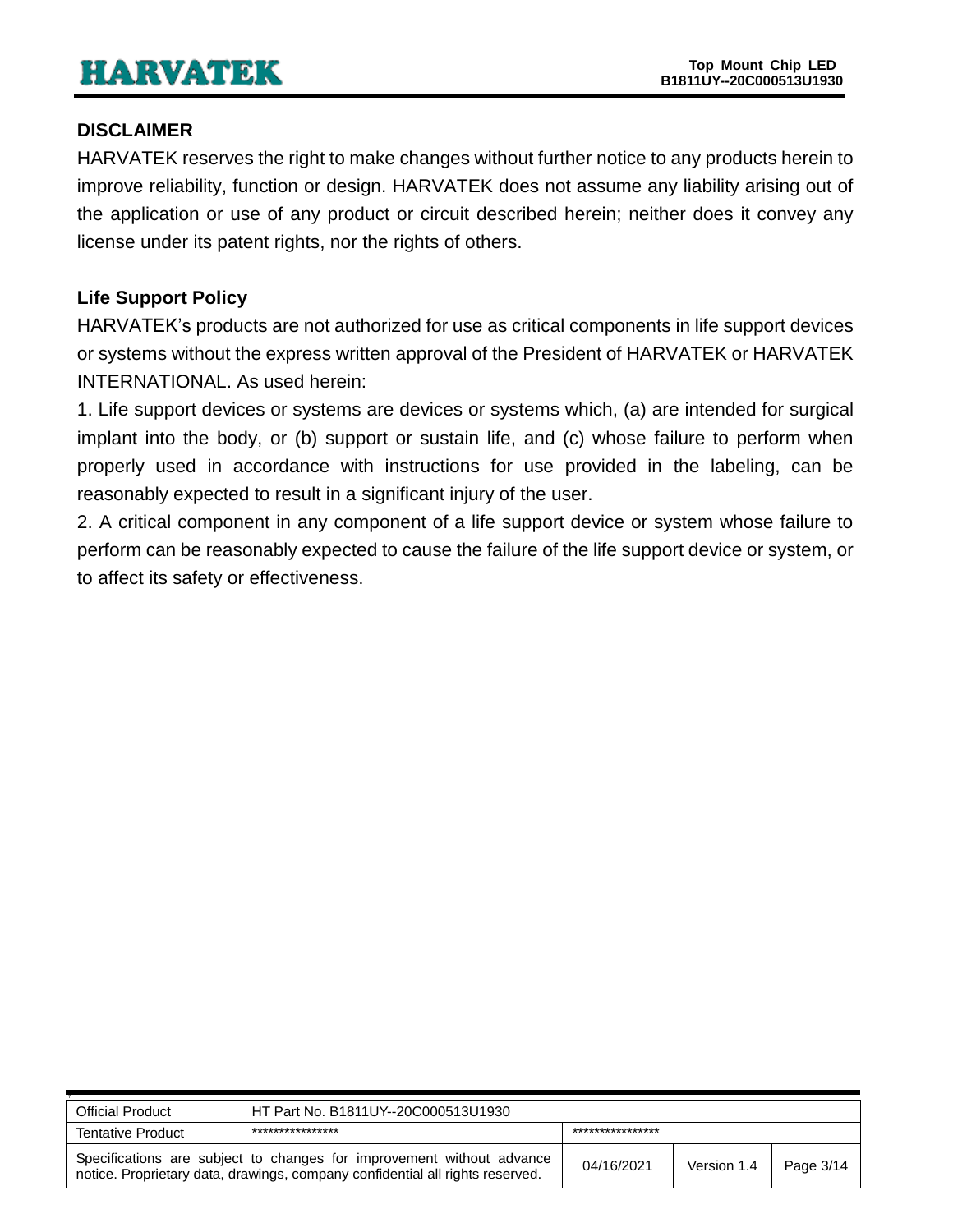#### <span id="page-3-0"></span>**Product Specifications**

| Item          | Specification                                                 | Material                         | Quantity         |
|---------------|---------------------------------------------------------------|----------------------------------|------------------|
| Luminous      | UY:45.0-180.0 mcd                                             |                                  |                  |
| Intensity(Iv) | @20mA/ $T_s = 25^\circ\text{C}$ ; Tolerance: $\pm$ 10%        |                                  |                  |
| Wavelength    | UY:582-597 nm                                                 |                                  |                  |
|               | @20mA/T <sub>S</sub> = $25^{\circ}$ C;Tolerance: $\pm$ 0.5nm  |                                  |                  |
| Vf            | UY:1.6-2.4 V                                                  |                                  |                  |
|               | @20mA/T <sub>S</sub> = $25^{\circ}$ C; Tolerance: $\pm$ 0.05V |                                  |                  |
| llr           | $< 10 \mu A \otimes V_R = 5 V$                                |                                  |                  |
| Resin         | Clear                                                         | Epoxy                            |                  |
| Carrier tape  | EIA 481-1A specs                                              | Conductive black tape            |                  |
| Reel          | EIA 481-1A specs                                              | Conductive black                 |                  |
| Label         | HT standard                                                   | Paper                            |                  |
| Packing bag   | 250x230mm                                                     | Aluminum laminated bag/no-zipper | One reel per bag |
| Carton        | HT standard                                                   | Paper                            | Non-specified    |

Others:

Each immediate box consists of 5 reels. The 5 reels may not necessarily have the same lot number or the same bin

combinations of Iv, λ<sub>D</sub> and Vf. Each reel has a label identifying its specification; the immediate box consists of a product label as well.

Note :This is shipped test conditions

※Remarks: This product should be operated in forward bias. If a reverse voltage is continuously applied to the product, such operation can cause migration resulting in LED damage.

#### <span id="page-3-1"></span>**ATTENTION: Electrostatic Discharge (ESD) protection**



The symbol to the left denotes that ESD precaution is needed. ESD protection for GaP and AlGaAs based chips is necessary even though they are relatively safe in the presence of low static-electric discharge. Parts built with AlGaInP, GaN, or/and InGaN based chips are **STATIC SENSITIVE devices**. ESD precaution must

be taken during design and assembly.

If manual work or processing is needed, please ensure the device is adequately protected from ESD during the process.

| <b>Official Product</b>  | HT Part No. B1811UY--20C000513U1930                                                                                                                    |            |             |           |  |
|--------------------------|--------------------------------------------------------------------------------------------------------------------------------------------------------|------------|-------------|-----------|--|
| <b>Tentative Product</b> | ****************<br>***************                                                                                                                    |            |             |           |  |
|                          | Specifications are subject to changes for improvement without advance<br>notice. Proprietary data, drawings, company confidential all rights reserved. | 04/16/2021 | Version 1.4 | Page 4/14 |  |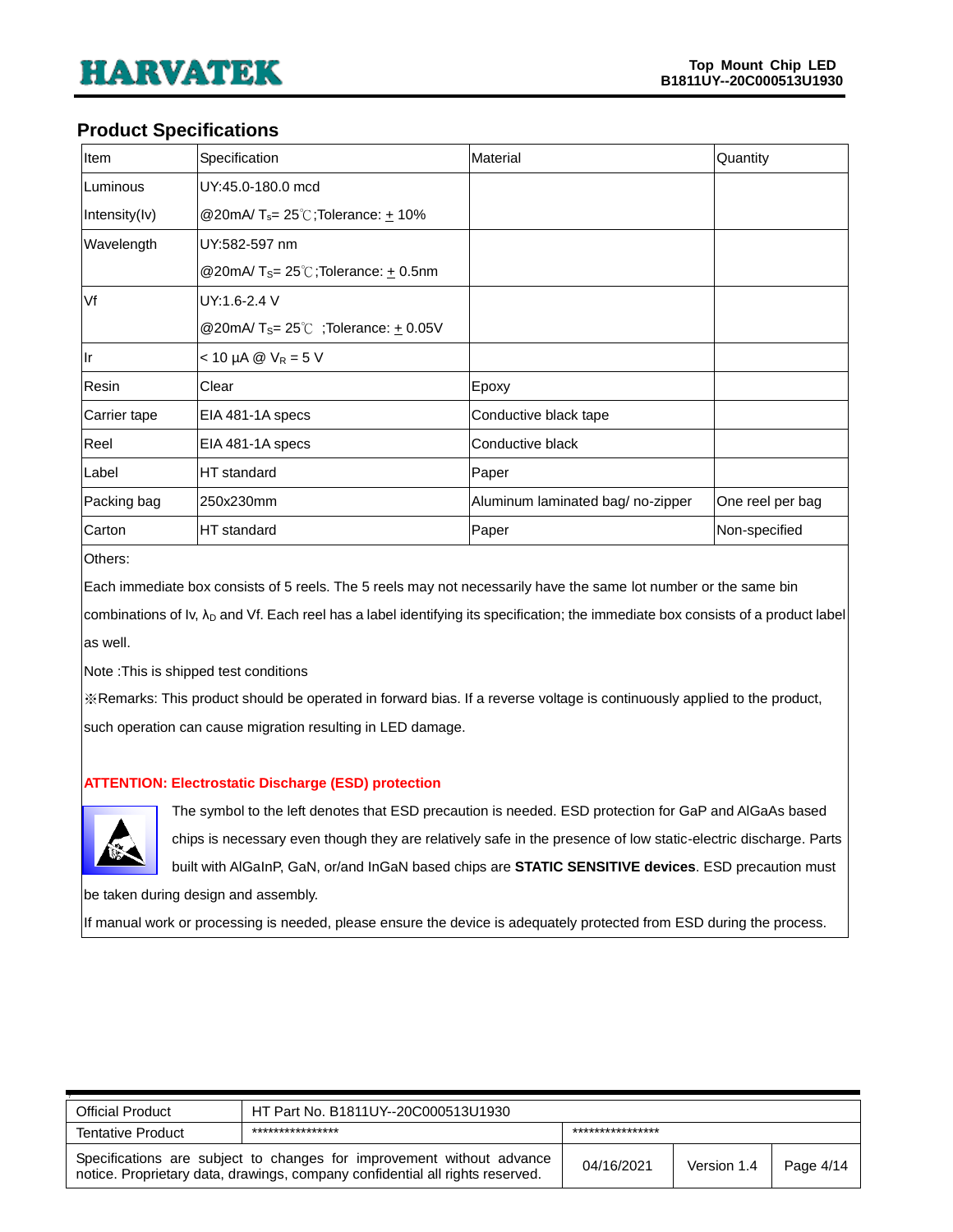# <span id="page-4-0"></span>**Label Specifications**



#### ■**Harvatek P/N:**

**B 181 1 UY-- 20D 0005 13 U1930**





#### ■ **Lot No.:**

|   | $\overline{2}$        | 3            | 4          | 5         | 6         |                    | 8      | 9            | 10      |
|---|-----------------------|--------------|------------|-----------|-----------|--------------------|--------|--------------|---------|
| E |                       | Α            |            | A         | 2         | 2                  |        |              | 2       |
|   | Code 12               | Code 3       | Code 4     | Code 5    | Code 6    | Code 7             | Code 8 | Code 9       | Code 10 |
|   |                       | Mfg. Year    | Mfg. Month | Mfg. Date |           | Consecutive number |        | Special code |         |
|   |                       | 2010-A       |            | 1:A       |           |                    |        |              |         |
|   |                       | 2011-B       | 2:B        |           |           |                    |        |              |         |
|   |                       | 2012-C       | 1:Jan.     | 3:C       |           |                    |        |              |         |
|   |                       | 111          | 2:Feb.     |           |           |                    |        |              |         |
|   |                       | $2018 - 1/J$ | 14.4.9     | 26:Z      | $01 - ZZ$ |                    |        |              |         |
|   | Internal Tracing Code | 2019-K       | A:Oct.     | 27:7      |           |                    |        | 000~ZZZ      |         |
|   |                       | $\sim$       | B:Nov.     | 28:8      |           |                    |        |              |         |
|   |                       | 2022-N       | C:Dec.     | 29:9      |           |                    |        |              |         |
|   |                       | 2023-P       |            | 30:3      |           |                    |        |              |         |
|   |                       | $-40.4$      |            | 31:4      |           |                    |        |              |         |

| <b>Official Product</b>                                                                                                                                | HT Part No. B1811UY--20C000513U1930 |            |             |           |  |
|--------------------------------------------------------------------------------------------------------------------------------------------------------|-------------------------------------|------------|-------------|-----------|--|
| <b>Tentative Product</b>                                                                                                                               | ****************<br>*************** |            |             |           |  |
| Specifications are subject to changes for improvement without advance<br>notice. Proprietary data, drawings, company confidential all rights reserved. |                                     | 04/16/2021 | Version 1.4 | Page 5/14 |  |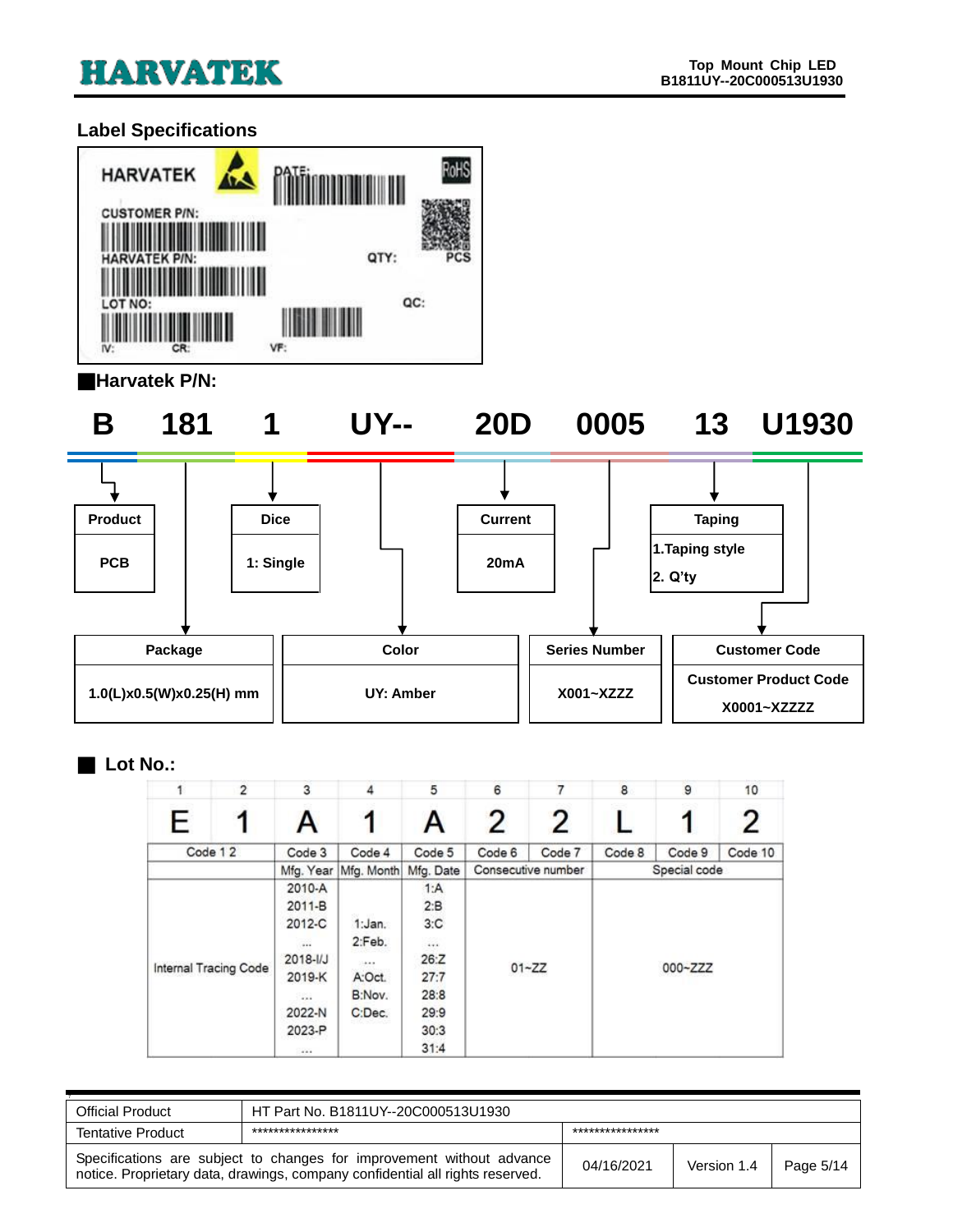## <span id="page-5-0"></span>**Specifications Range**

## ■**Luminous Intensity (Iv) Bin**:

| Color | <b>Bin Code</b> | Spec. Range     |  |  |
|-------|-----------------|-----------------|--|--|
|       | Р               | 45.00-71.50 mcd |  |  |
| UY    | Q               | 71.50-112.5 mcd |  |  |
|       | R               | 112.5-180.0 mcd |  |  |

Note: It maintains a tolerance of ±10% on Luminous Intensity

## ■**Wavelength Bin**:

| Color | <b>Bin Code</b> | Spec. Range    |
|-------|-----------------|----------------|
| UY    | A               | 582.0-584.5 nm |
|       | в               | 584.5-587.0 nm |
|       | C.              | 587.0-589.5 nm |
|       | ח               | 589.5-592.0 nm |
|       | F               | 592.0-594.5 nm |
|       | F               | 594.5-597.0 nm |

Note: It maintains a tolerance of ±0.5nm on Wavelength Bin

#### ■**Forward Voltage (Vf) Bin**:

| Color | <b>Bin Code</b> | Spec. Range   |
|-------|-----------------|---------------|
| JΥ    | E18             | $1.6 - 2.4$ V |

Note: It maintains a tolerance of ±0.05V on forward voltage measurements

| <b>Official Product</b>                                                                                                                                | HT Part No. B1811UY--20C000513U1930 |                  |             |           |  |
|--------------------------------------------------------------------------------------------------------------------------------------------------------|-------------------------------------|------------------|-------------|-----------|--|
| <b>Tentative Product</b>                                                                                                                               | ****************                    | **************** |             |           |  |
| Specifications are subject to changes for improvement without advance<br>notice. Proprietary data, drawings, company confidential all rights reserved. |                                     | 04/16/2021       | Version 1.4 | Page 6/14 |  |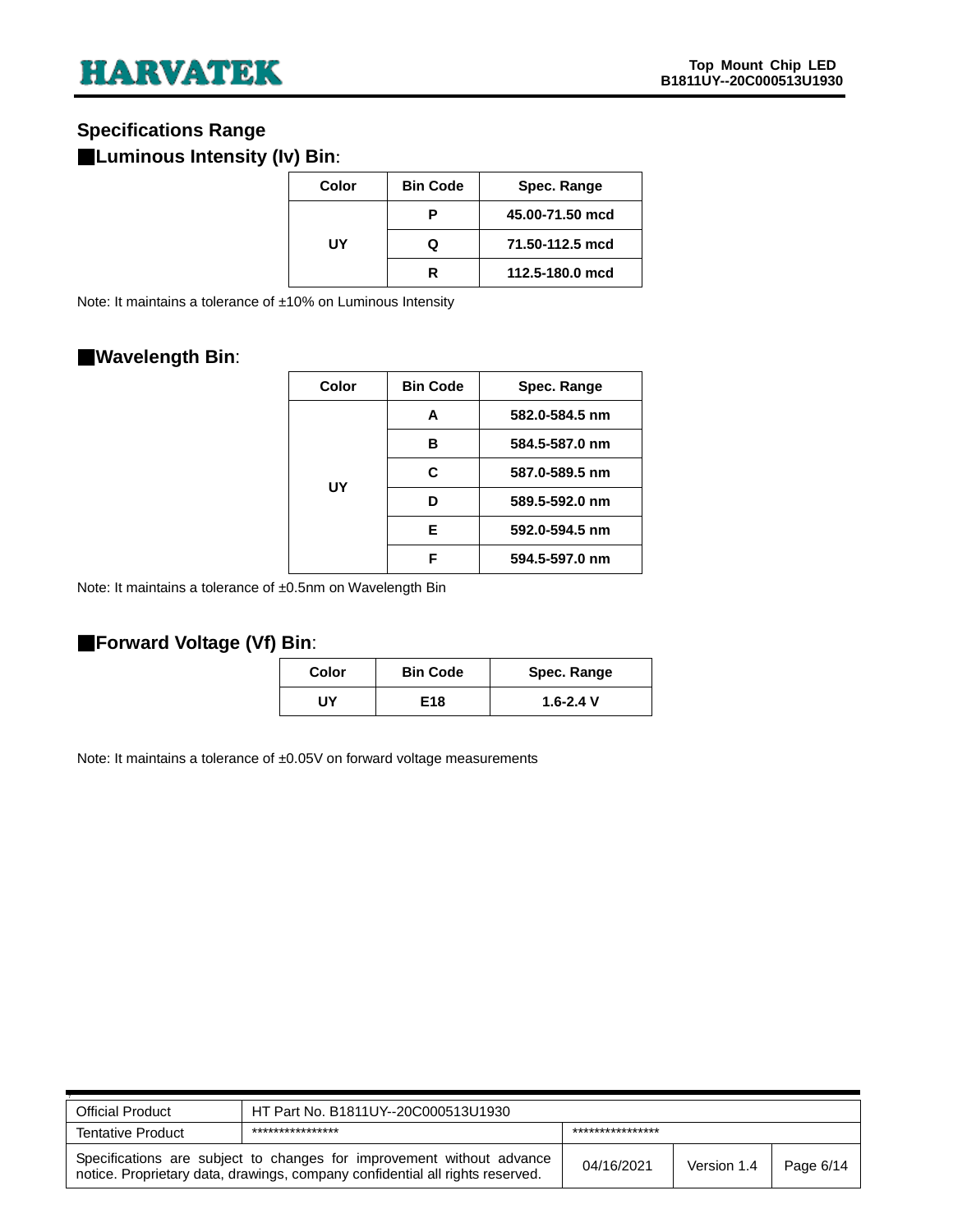#### <span id="page-6-0"></span>**Product Features**

<span id="page-6-1"></span>

|  | <b>Electro-Optical Characteristics</b> |
|--|----------------------------------------|
|--|----------------------------------------|

|               | $\dot{\ }$ $\mathsf{T}_{\mathsf{Soldering}}$ , 25 $\degree \text{C}$ ) |          |     |          |     |                           |                     |                |                      |
|---------------|------------------------------------------------------------------------|----------|-----|----------|-----|---------------------------|---------------------|----------------|----------------------|
|               |                                                                        |          |     | $V_F(V)$ |     | Wavelength $\lambda$ (nm) |                     | $I_V$ (mcd)    | Viewing              |
| <b>Series</b> | <b>Emitting Color</b>                                                  | Material | typ | max      | ΛD. | Λp                        | $\triangle \lambda$ | <b>Typical</b> | Angle<br>$2\theta -$ |
|               |                                                                        |          |     |          |     |                           |                     |                | $X=100$              |
| B1811UY--20   | UY                                                                     | AlGalnP  | 2.0 | 2.4      | 589 | 591                       | 20                  | 71.5           | $Y = 130$            |

# <span id="page-6-2"></span>**Package Outline Dimension and Recommended Soldering Pattern for Reflow Soldering**



#### <span id="page-6-3"></span>**Absolute Maximum Ratings**

|               |             |            |                            |                                             | $(T_{\text{Soldering}} 25^{\circ} \text{C})$ |  |
|---------------|-------------|------------|----------------------------|---------------------------------------------|----------------------------------------------|--|
| <b>Series</b> | $P_D$ (mW)  | $I_F$ (mA) | $I_{FP}$ (mA) <sup>*</sup> | $\mathsf{T}_{\mathsf{OP}}$ ( $\mathbb{C}$ ) | $T_{ST}$ ( $\degree$ C)                      |  |
| Color         | Power       | Forward    | <b>Pulse Forward</b>       | Operating                                   | Storage                                      |  |
|               | Dissipation | Current    | Current                    | Temperature                                 | Temperature                                  |  |
| UY            | 48          | 20         | 100                        | $-40 - +85$                                 | $-40 - +100$                                 |  |

\*Condition for  $I_{FP}$  is pulse of 1/10 duty and 0.1msec width

| <b>Official Product</b>                                                                                                                                | HT Part No. B1811UY--20C000513U1930 |                 |             |           |
|--------------------------------------------------------------------------------------------------------------------------------------------------------|-------------------------------------|-----------------|-------------|-----------|
| <b>Tentative Product</b>                                                                                                                               | ****************                    | *************** |             |           |
| Specifications are subject to changes for improvement without advance<br>notice. Proprietary data, drawings, company confidential all rights reserved. |                                     | 04/16/2021      | Version 1.4 | Page 7/14 |

(Unit:mm Tolerance: +/-0.1)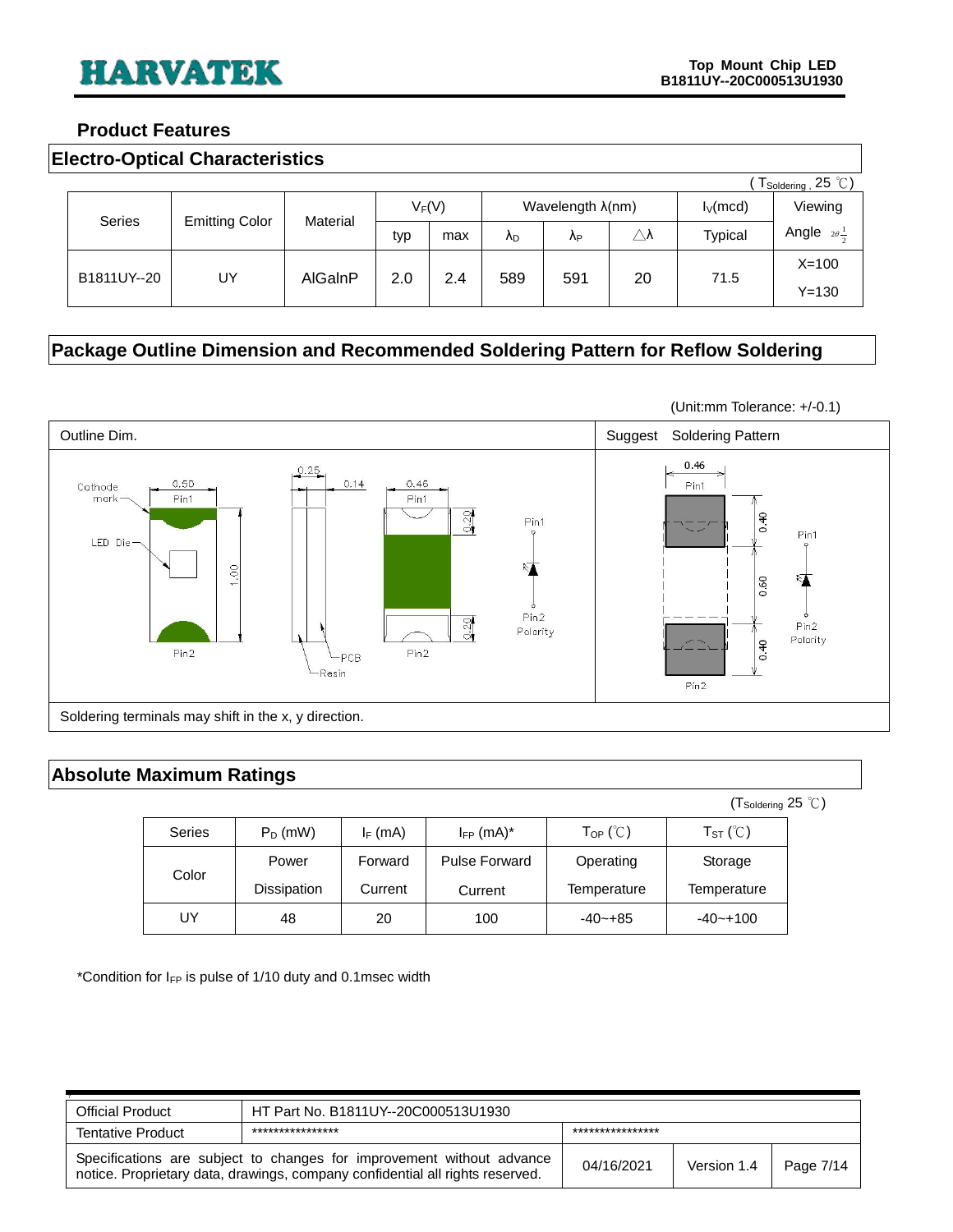### <span id="page-7-0"></span>**Characteristics of B1811UY**



| <b>Official Product</b>                                                                                                                                | HT Part No. B1811UY--20C000513U1930 |                 |             |           |
|--------------------------------------------------------------------------------------------------------------------------------------------------------|-------------------------------------|-----------------|-------------|-----------|
| <b>Tentative Product</b>                                                                                                                               | ****************                    | *************** |             |           |
| Specifications are subject to changes for improvement without advance<br>notice. Proprietary data, drawings, company confidential all rights reserved. |                                     | 04/16/2021      | Version 1.4 | Page 8/14 |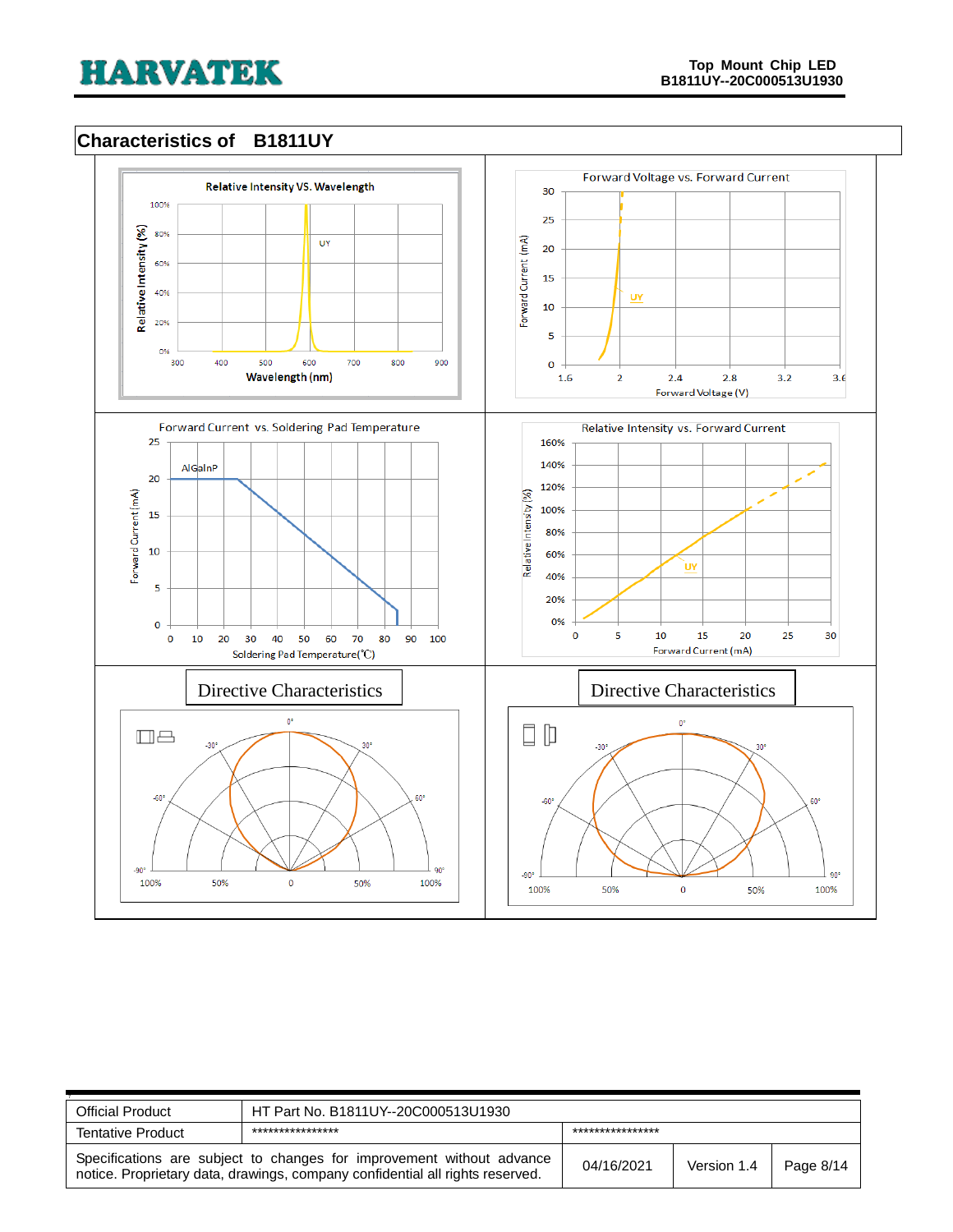#### <span id="page-8-0"></span>**Precaution for Use**

- 1. The chips should not be used directly in any type of fluid such as water, oil, organic solvent, etc.
- 2. When the LEDs are illuminating, the maximum ambient temperature should be first considered before operation.
- 3. LEDs must be stored in a clean environment. A sealed container with a nitrogen atmosphere is necessary if the storage period is over 3 months after shipping.
- 4. The LEDs must be used within 4 weeks after unpacked. Unused products must be repacked in an anti-electrostatic package, folded to close any opening and then stored in a dry and cool space.
- 5. The appearance and specifications of the products may be modified for improvement without further notice.
- 6. The LEDs are sensitive to the static electricity and surge. It is strongly recommended to use a grounded wrist band and anti-electrostatic glove when handling the LEDs.If a voltage over the absolute maximum rating is applied to LEDs, it will damage LEDs.Damaged LEDs will show some abnormal characteristics such as remarkable increase of leak current, lower turn-on voltage and getting unlit at low current.

| <b>Official Product</b>  | HT Part No. B1811UY--20C000513U1930                                                                                                                    |                  |             |           |
|--------------------------|--------------------------------------------------------------------------------------------------------------------------------------------------------|------------------|-------------|-----------|
| <b>Tentative Product</b> | ****************                                                                                                                                       | **************** |             |           |
|                          | Specifications are subject to changes for improvement without advance<br>notice. Proprietary data, drawings, company confidential all rights reserved. | 04/16/2021       | Version 1.4 | Page 9/14 |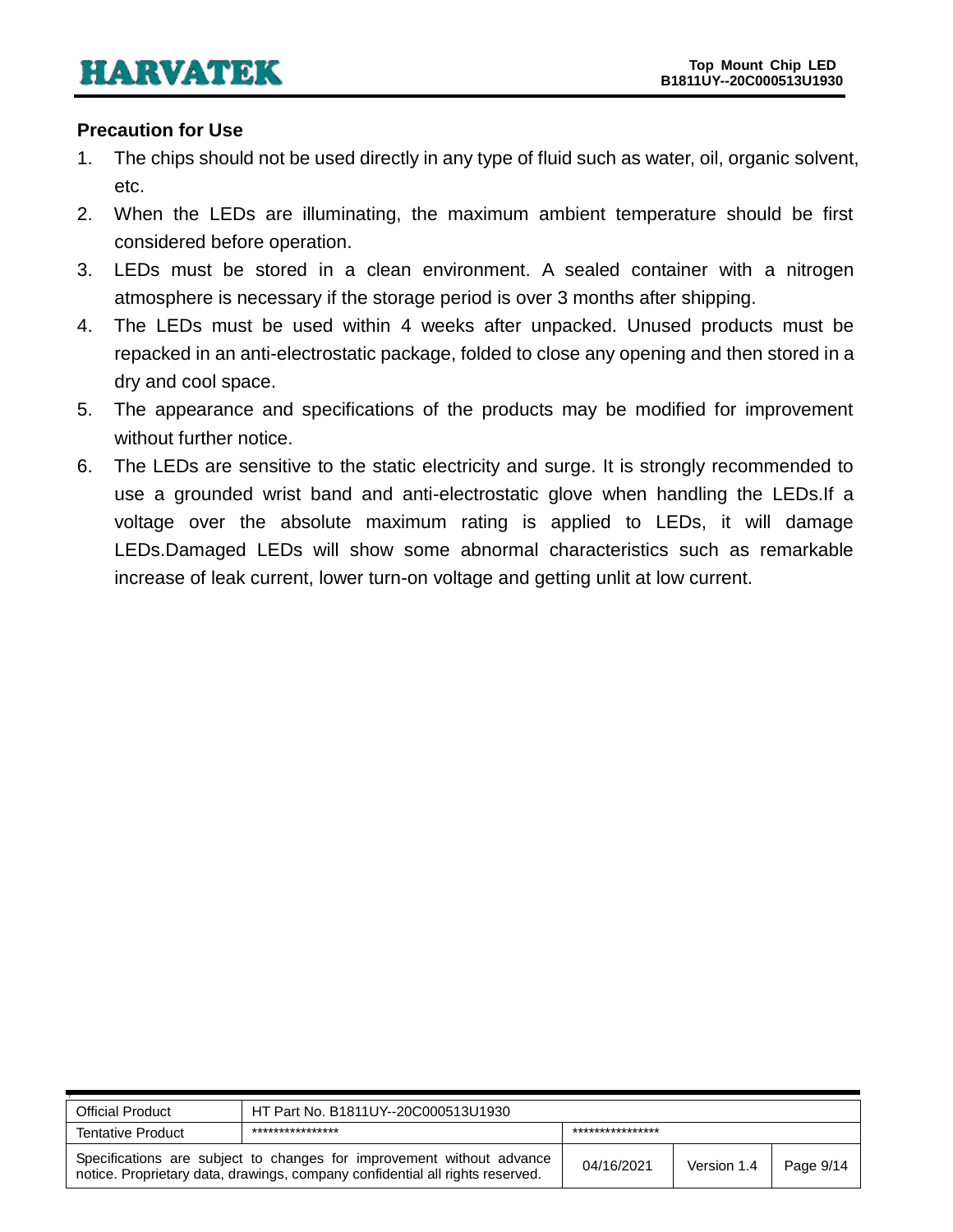# <span id="page-9-1"></span><span id="page-9-0"></span>**Packaging Tape Dimension**



| Dim. A          | Dim. B        | Dim. C        | Q'ty/Reel |
|-----------------|---------------|---------------|-----------|
| $1.11 \pm 0.03$ | $0.60 + 0.03$ | $0.38 + 0.03$ | ЗK        |



| <b>Official Product</b>  | HT Part No. B1811UY--20C000513U1930                                                                                                                    |                  |             |                   |
|--------------------------|--------------------------------------------------------------------------------------------------------------------------------------------------------|------------------|-------------|-------------------|
| <b>Tentative Product</b> | ****************                                                                                                                                       | **************** |             |                   |
|                          | Specifications are subject to changes for improvement without advance<br>notice. Proprietary data, drawings, company confidential all rights reserved. | 04/16/2021       | Version 1.4 | $\mid$ Page 10/14 |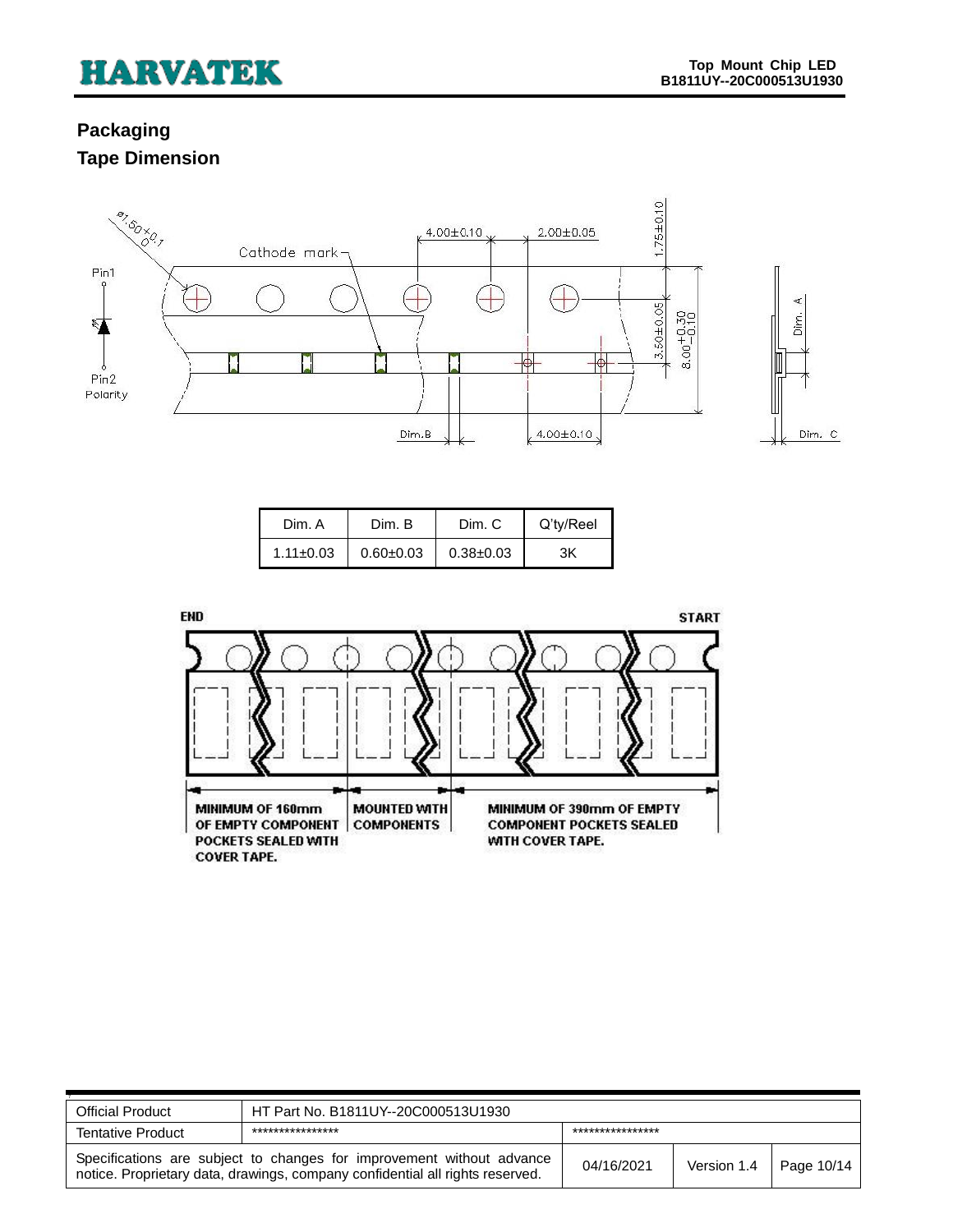# <span id="page-10-0"></span>**Reel Dimension**

<span id="page-10-1"></span>

5 or 10 boxes per carton is available depending on shipment quantity.

| <b>Official Product</b>                                                                                                                                | HT Part No. B1811UY--20C000513U1930 |                  |             |            |
|--------------------------------------------------------------------------------------------------------------------------------------------------------|-------------------------------------|------------------|-------------|------------|
| <b>Tentative Product</b>                                                                                                                               | ****************                    | **************** |             |            |
| Specifications are subject to changes for improvement without advance<br>notice. Proprietary data, drawings, company confidential all rights reserved. |                                     | 04/16/2021       | Version 1.4 | Page 11/14 |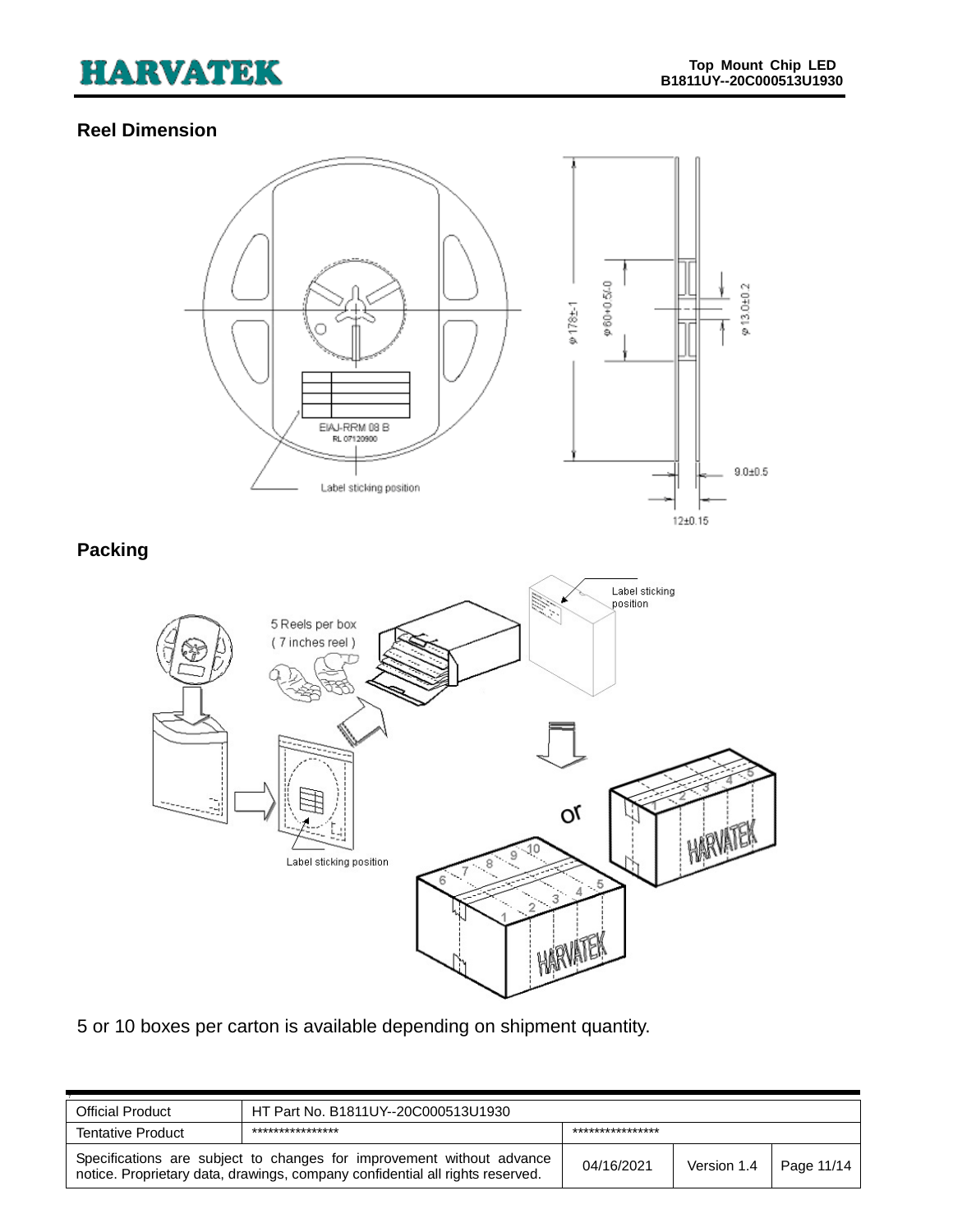## <span id="page-11-0"></span>**Dry Pack**

All SMD optical devices are **MOISTURE SENSITIVE**. Avoid exposure to moisture at all times during transportation or storage. Every reel is packaged in a moisture protected anti-static bag. Each bag is properly sealed prior to shipment.

A humidity indicator will be included in the moisture protected anti-static bag prior to shipment.

The packaging sequence is as follows:



# <span id="page-11-1"></span>**Baking**

Baking before soldering is recommended when the package has been unsealed for 4 weeks. The conditions are as followings:

- 1. 60±3℃×(12~24hrs)and<5%RH, taped reel type.
- 2. 100±3℃×(45min~1hr), bulk type.
- 3. 130±3℃×(15min~30min), bulk type.

# <span id="page-11-2"></span>**Precautions**

- 1. Avoid exposure to moisture at all times during transportation or storage.
- 2. Anti-Static precaution must be taken when handling GaN, InGaN, and AlGaInP products.
- 3. It is suggested to connect the unit with a current limiting resistor of the proper size. Avoid applying a reverse voltage beyond the specified limit.
- 4. Avoid operation beyond the limits as specified by the absolute maximum ratings.
- 5. Avoid direct contact with the surface through which the LED emits light.
- 6. If possible, assemble the unit in a clean room or dust-free environment.

| <b>Official Product</b>                                                                                                                                | HT Part No. B1811UY--20C000513U1930 |                 |             |            |
|--------------------------------------------------------------------------------------------------------------------------------------------------------|-------------------------------------|-----------------|-------------|------------|
| <b>Tentative Product</b>                                                                                                                               | ***************                     | *************** |             |            |
| Specifications are subject to changes for improvement without advance<br>notice. Proprietary data, drawings, company confidential all rights reserved. |                                     | 04/16/2021      | Version 1.4 | Page 12/14 |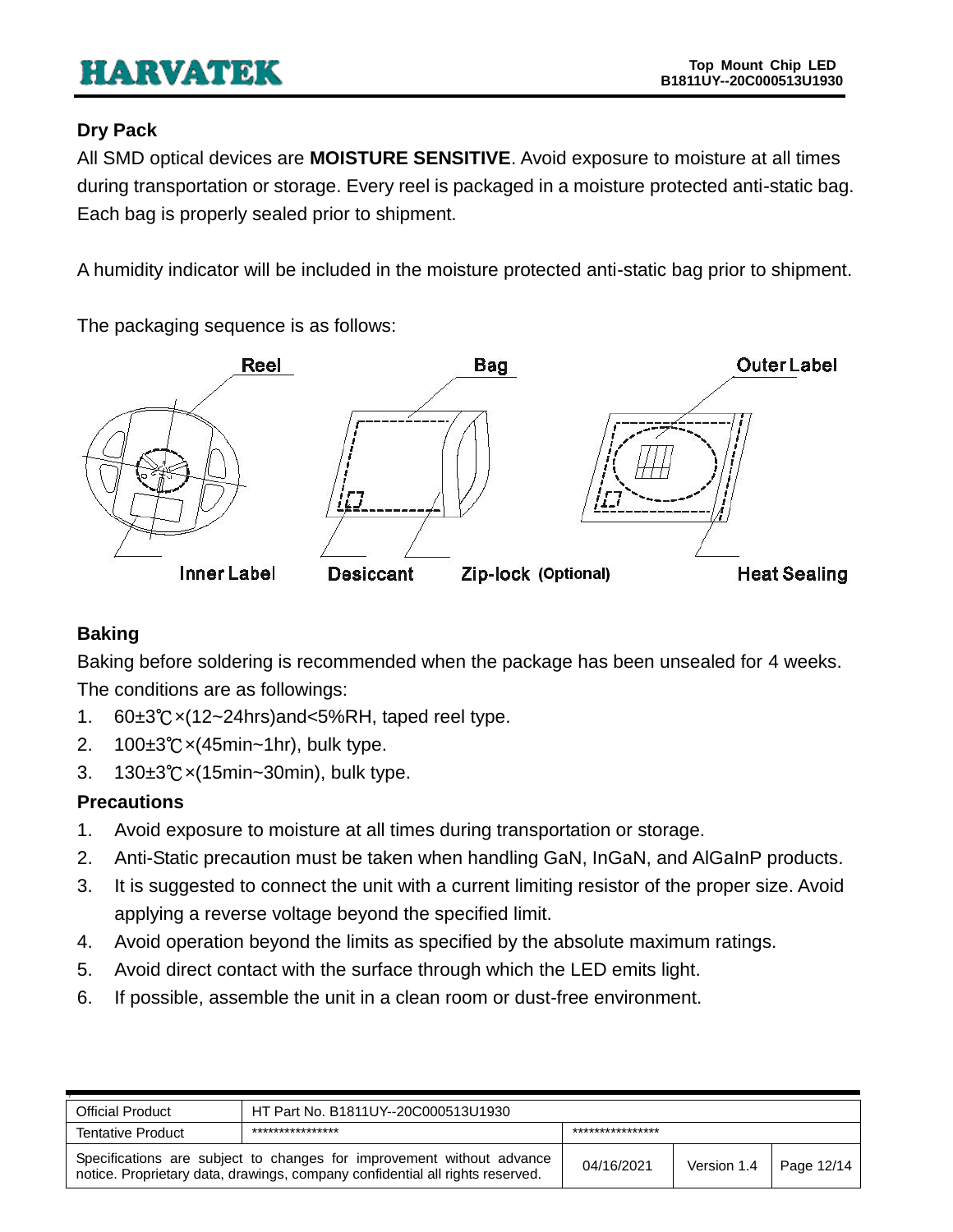## <span id="page-12-0"></span>**Reflow Soldering**

Recommend soldering paste specifications:

- 1. Operating temp.: Above 217℃ ,60~150 sec.
- 2. Peak temp.:260 ℃Max.,10sec Max.
- 3. Reflow soldering should not be done more than two times.
- 4. Never attempt next process until the component is cooled down to room temperature after reflow.
- 5. The recommended reflow soldering profile (measured on the surface of the LED terminal) is as following:

Lead-free Solder Profile



### <span id="page-12-1"></span>**Reworking**

- Rework should be completed within 5 seconds under 260℃.
- The iron tip must not come in contact with the copper foil.
- Twin-head type is preferred.

### <span id="page-12-2"></span>**Cleaning**

Following are cleaning procedures after soldering:

- An alcohol-based solvent such as isopropyl alcohol (IPA) is recommended.
- Temperature x Time should be 50℃ x 30sec. or <30℃ x 3min
- Ultrasonic cleaning: < 15W/ bath; bath volume ≤ 1liter
- Curing: 100℃ max, <3min

| <b>Official Product</b>                                                                                                                                | HT Part No. B1811UY--20C000513U1930 |                  |             |            |
|--------------------------------------------------------------------------------------------------------------------------------------------------------|-------------------------------------|------------------|-------------|------------|
| <b>Tentative Product</b>                                                                                                                               | ****************                    | **************** |             |            |
| Specifications are subject to changes for improvement without advance<br>notice. Proprietary data, drawings, company confidential all rights reserved. |                                     | 04/16/2021       | Version 1.4 | Page 13/14 |